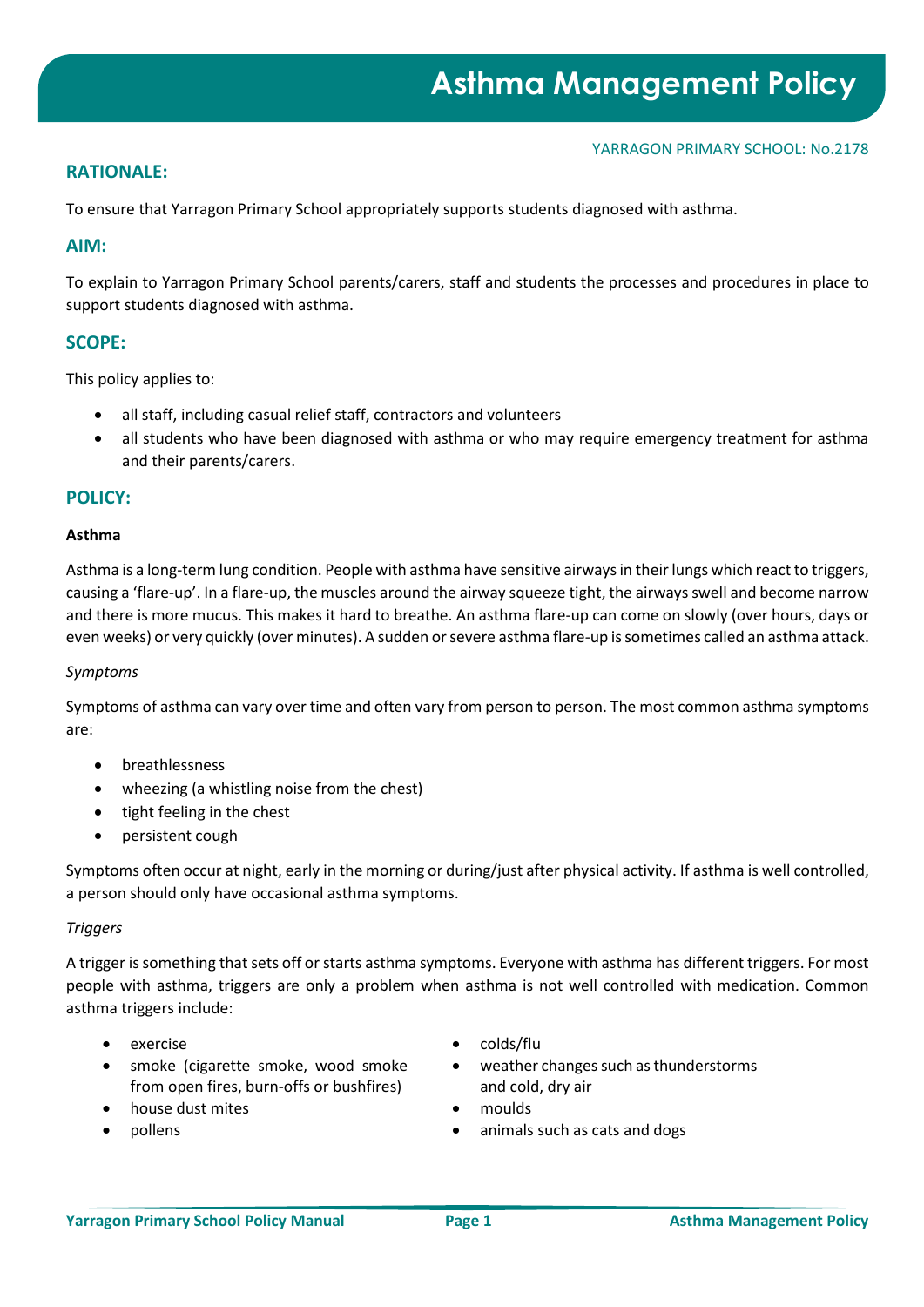# **Asthma Management Policy**

YARRAGON PRIMARY SCHOOL: No.2178

- chemicals such as household cleaning products
- 
- laughter or emotions, such as stress

# **Asthma management**

If a student diagnosed with asthma enrols at Yarragon Primary School:

- 1. Parents/carers must provide the school with an Asthma Action Plan which has been completed by the student's medical practitioner. The plan must outline:
	- the prescribed medication taken by the student and when it is to be administered, for example as a pre-medication to exercise or on a regular basis
	- emergency contact details
	- the contact details of the student's medical practitioner
	- the student's known triggers
	- the emergency procedures to be taken in the event of an asthma flare-up or attack.
- 2. Parents/carers should also provide a photo of the student to be included as part of the student's Asthma Action Plan.
- 3. Yarragon Primary School will keep all Asthma Action Plans:
	- [insert locations, e.g. front office, classroom for primary school students, the staffroom, sick bay. Depending on the physical lay-out of your school, it may be useful to keep the Asthma Care Plans in a number of locations so that they can be accessed quickly]
- 4. School staff may also work with parents/carers to develop a Student Health Support Plan which will include details on:
	- how the school will provide support for the student
	- identify specific strategies
	- allocate staff to assist the student

Any Student Health Support Plan will be developed in accordance with Yarragon Primary School's Healthcare Needs Policy. [School's should consider adopting the Healthcare Needs Template Policy at the same time as adopting this Asthma Template Policy]

- 5. If a student diagnosed with asthma is going to attend a school camp or excursion, Yarragon Primary School parents/carers are required to provide any updated medical information.
- 6. If a student's asthma condition or treatment requirements change, parent/carers must notify the school and provide an updated Asthma Action Plan.
- 7. School staff will work with parents/carers to review Asthma Action Plans (and Student Health Support Plans) once a year [this can be more specific if your school has specific review periods that it follows, e.g. at the beginning of the school year].

## **Student asthma kit**

All students diagnosed with asthma are required to have a student asthma kit at school which contains:

• their own prescribed reliever medication labelled with the student's name

- deodorants (including perfumes, aftershaves, hair spray and aerosol deodorant sprays)
- food chemicals/additives certain medications (including aspirin and anti-inflammatories)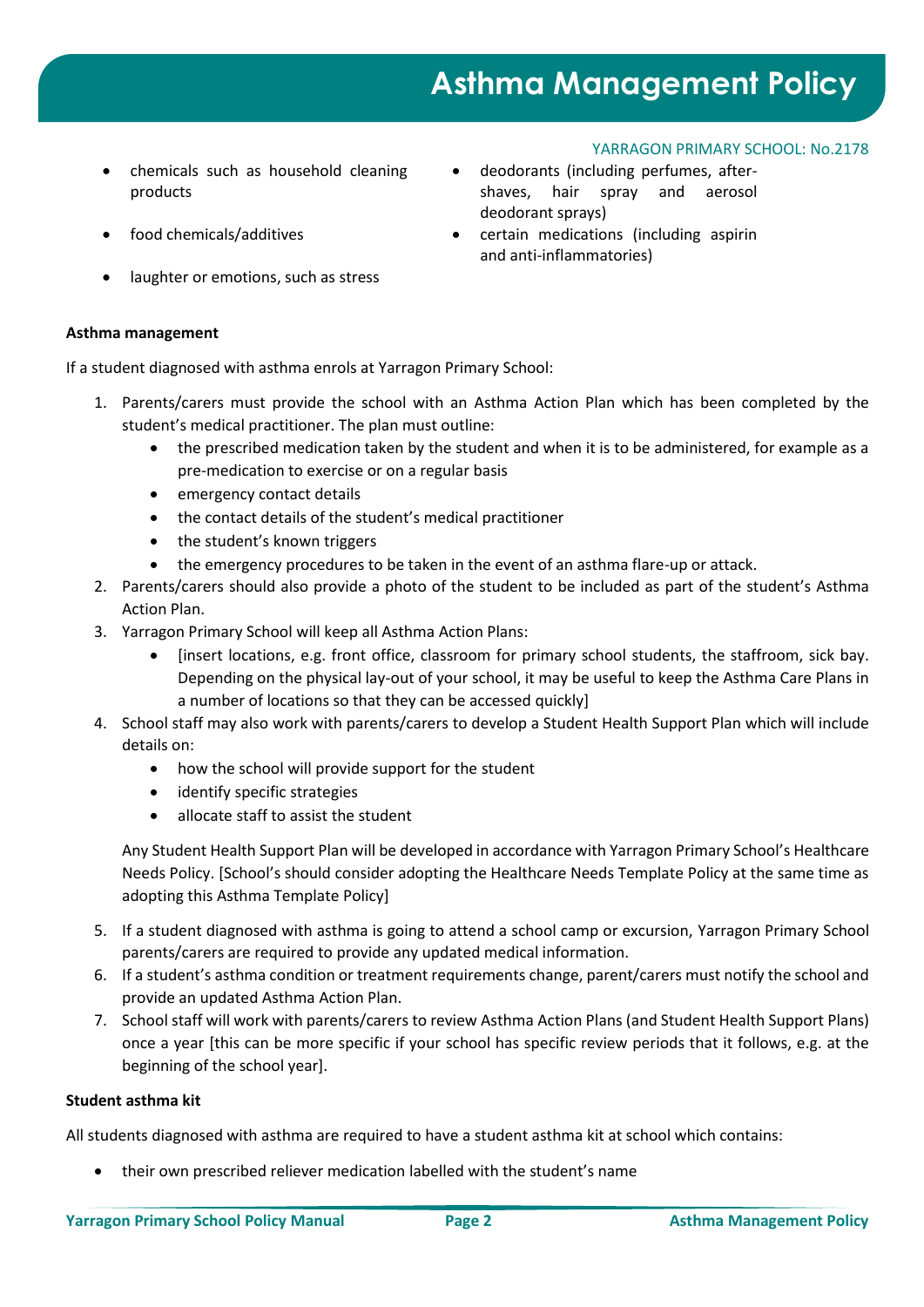• their spacer (if they use one)

Student asthma kits will be stored [insert location, i.e. in their classroom, or other accessible location]

OR

Students will be required to keep their asthma kits with them while at school. [This might be more suitable in a secondary school or for upper primary school students].

## **Asthma emergency response plan**

If a student is:

- having an asthma attack
- difficulty breathing for an unknown cause, even if they are not known to have asthma

School staff will endeavour to follow the Asthma First Aid procedures outlined in the table below. School staff may contact Triple Zero "000" at any time.

| <b>Step</b> | <b>Action</b>                                                                                                                                                                                    |  |  |  |  |
|-------------|--------------------------------------------------------------------------------------------------------------------------------------------------------------------------------------------------|--|--|--|--|
| 1.          | Sit the person upright                                                                                                                                                                           |  |  |  |  |
|             | Be calm and reassuring                                                                                                                                                                           |  |  |  |  |
|             | Do not leave them alone<br>$\bullet$                                                                                                                                                             |  |  |  |  |
|             | Seek assistance from another staff member or reliable student to locate the<br>$\bullet$<br>student's reliever, the Asthma Emergency Kit and the student's Asthma Action<br>Plan (if available). |  |  |  |  |
|             | If the student's action plan is not immediately available, use the Asthma First<br>$\bullet$<br>Aid as described in Steps 2 to 5.                                                                |  |  |  |  |
| 2.          | Give 4 separate puffs of blue or blue/grey reliever puffer:                                                                                                                                      |  |  |  |  |
|             | Shake the puffer<br>$\bullet$                                                                                                                                                                    |  |  |  |  |
|             | Use a spacer if you have one<br>$\bullet$                                                                                                                                                        |  |  |  |  |
|             | Put 1 puff into the spacer<br>$\bullet$                                                                                                                                                          |  |  |  |  |
|             | Take 4 breaths from the spacer                                                                                                                                                                   |  |  |  |  |
|             | Remember - Shake, 1 puff, 4 breaths                                                                                                                                                              |  |  |  |  |
| 3.          | Wait 4 minutes                                                                                                                                                                                   |  |  |  |  |
|             | If there is no improvement, give 4 more separate puffs of blue/grey reliever as<br>above                                                                                                         |  |  |  |  |
|             | (or give 1 more dose of Bricanyl or Symbiocort inhaler)                                                                                                                                          |  |  |  |  |
| 4.          | If there is still no improvement call Triple Zero "000" and ask for an ambulance.                                                                                                                |  |  |  |  |
|             | Tell the operator the student is having an asthma attack                                                                                                                                         |  |  |  |  |
|             | Keep giving 4 separate puffs every 4 minutes until emergency assistance arrives                                                                                                                  |  |  |  |  |
|             | (or 1 dose of Bricanyl or Symbicort every 4 minutes - up to 3 doses of Symbicort)                                                                                                                |  |  |  |  |
| 5.          | If asthma is relieved after administering Asthma First Aid, stop the treatment and                                                                                                               |  |  |  |  |
|             | observe the student. Notify the student's emergency contact person and record the                                                                                                                |  |  |  |  |
|             | incident                                                                                                                                                                                         |  |  |  |  |

Staff will call Triple Zero "000" immediately if:

- the person is not breathing
- if the person's asthma suddenly becomes worse or is not improving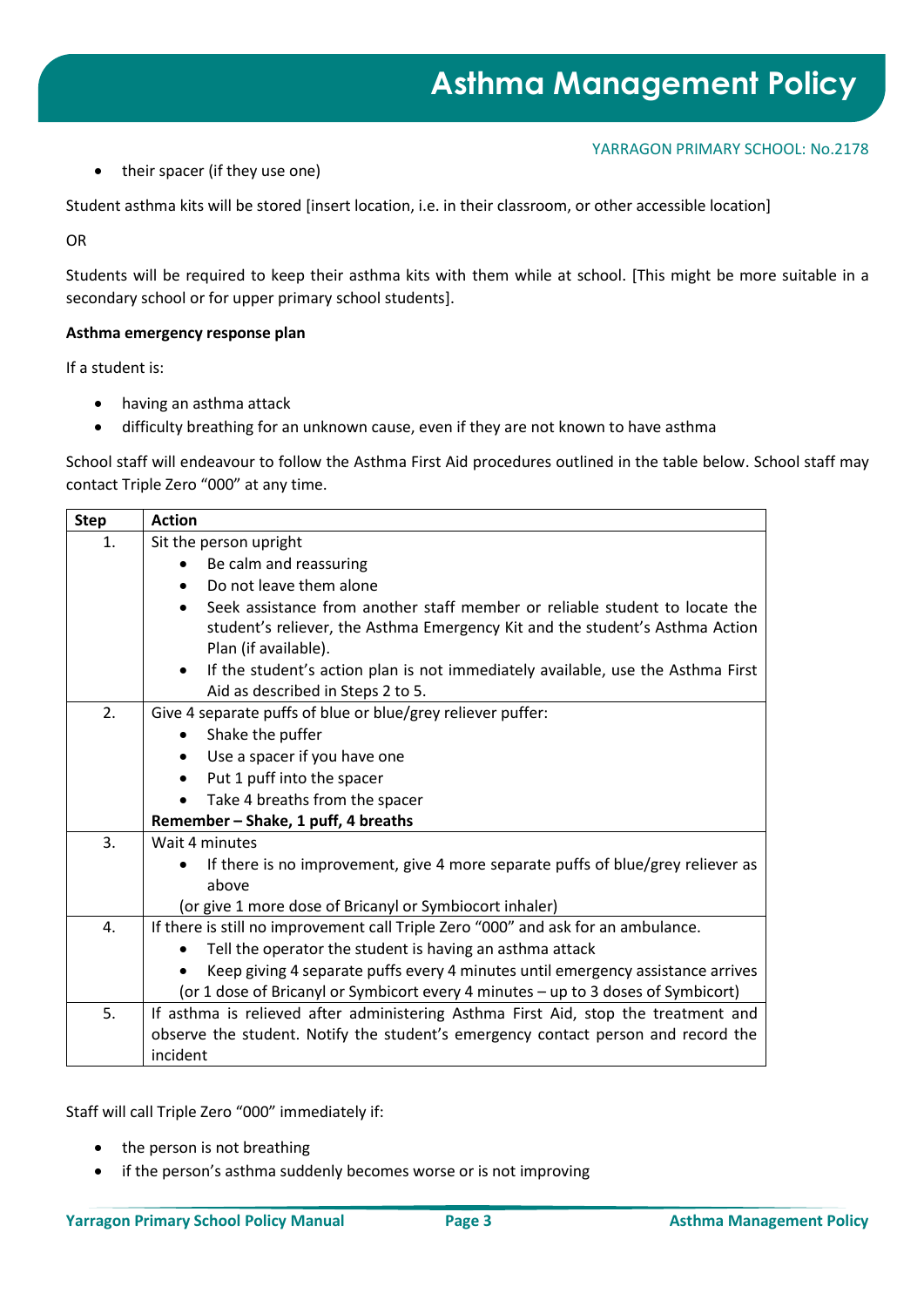- if the person is having an asthma attack and a reliever is not available
- if they are not sure if it is asthma
- if the person is known to have anaphylaxis

## **Training for staff**

• Yarragon Primary School will arrange the following asthma management training for staff:

| <b>Staff</b>                               | <b>Completed by</b>                                                                                                                                                                                                              | <b>Course</b>                                                                                                                 | Provider                                                      | Cost                                         | <b>Valid for</b> |
|--------------------------------------------|----------------------------------------------------------------------------------------------------------------------------------------------------------------------------------------------------------------------------------|-------------------------------------------------------------------------------------------------------------------------------|---------------------------------------------------------------|----------------------------------------------|------------------|
| Group 1<br>General<br><b>Staff</b>         | School staff with a direct<br>role<br>teaching<br>with<br>affected<br>students<br>by<br>asthma or other school<br>staff directed<br>by the<br>Principal after conducting<br>a risk assessment.                                   | Asthma first aid<br>management for<br>education staff<br>(non-accredited)<br>One hour face-to-<br>face or online<br>training. | Asthma Australia                                              | Free to all<br>schools                       | 3 years          |
| Group 2<br><b>Specific</b><br><b>Staff</b> | Staff working with high<br>risk children with a<br>history of severe asthma,<br>or with direct student<br>wellbeing responsibility,<br>(including nurses,<br>PE/sport teachers, first<br>aid and school staff<br>attending camp) | Course in Asthma<br>Awareness<br><i>10760NAT</i><br>(accredited)                                                              | Any RTO that has<br>this course in their<br>scope of practice | Paid by<br>Yarragon<br><b>Primary School</b> | 3 years          |

Yarragon Primary School will also conduct an annual briefing for staff on:

- the procedures outlined in this policy
- the causes, symptoms and treatment of asthma
- identities of the students diagnosed with asthma
- how to use a puffer and spacer
- the location of:
	- o the Asthma Emergency Kits
	- o asthma medication which has been provided by parents for student use.

Yarragon Primary School will also provide this policy to casual relief staff and volunteers who will be working with students, and may also provide a briefing if the Principal decides it is necessary depending on the nature of the work being performed.

#### **Asthma Emergency Kit**

Yarragon Primary School will provide and maintain at least two Asthma Emergency Kits. One kit will be kept on school premises at the Sick Bay/First Aid Room and one will be a mobile kit for activities such as: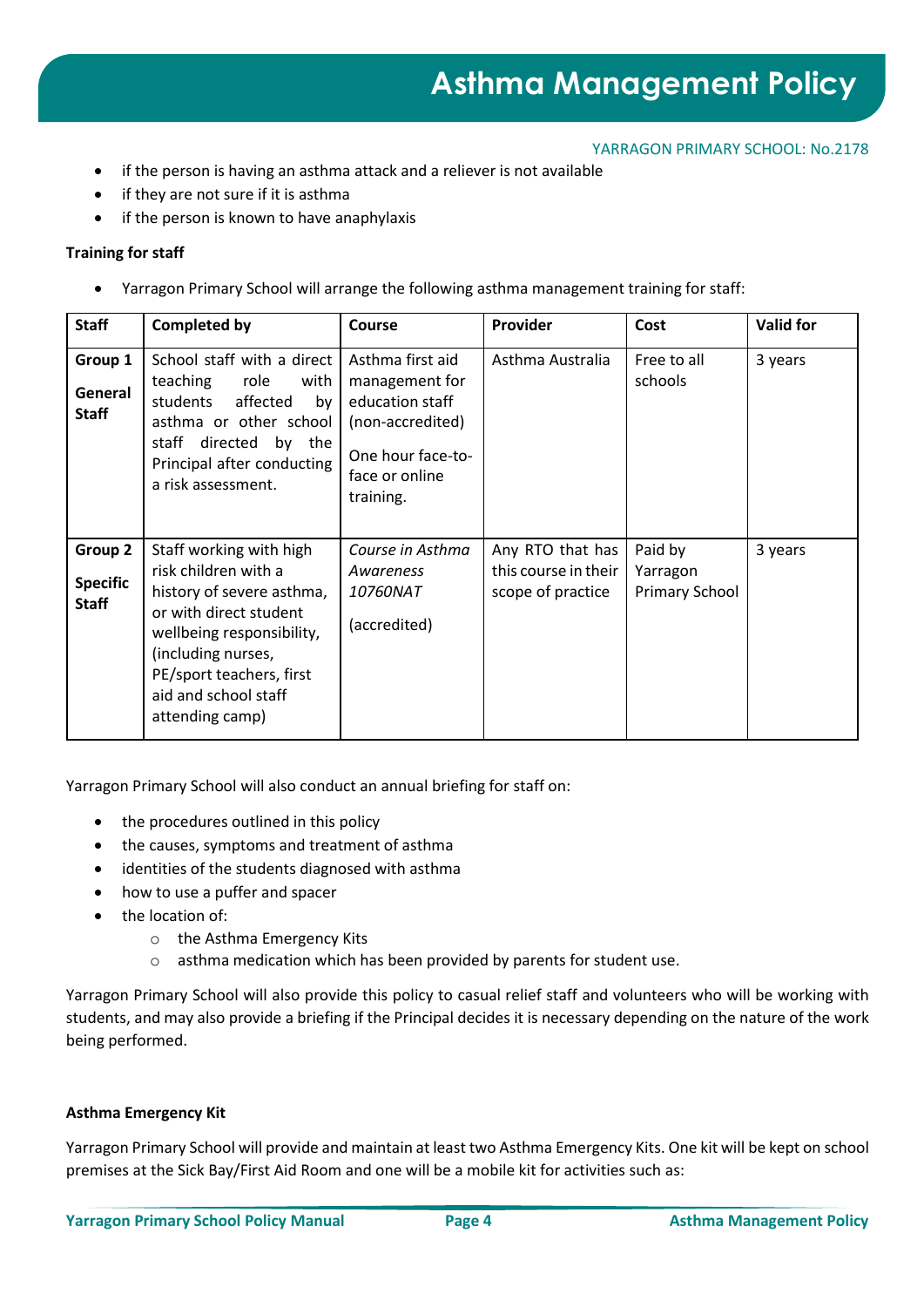- yard duty
- camps and excursions.

Yarragon Primary School will also have an additional kit for every 300 students.

The Asthma Emergency Kit will contain:

- at least 1 blue or blue/grey reliever medication such as Airomir, Admol or Ventolin
- at least 2 spacer devices (for single person use only) to assist with effective inhalation of the blue or blue/grey reliever medication (Yarragon Primary School will ensure spare spacers are available as replacements). Spacers will be stored in a dust proof container.
- clear written instructions on Asthma First Aid, including:
	- o how to use the medication and spacer devices
	- o steps to be taken in treating an asthma attack
- A record sheet/log for recording the details of an asthma first aid incident, such as the number of puffs administered - see template record sheet in "additional resources".

The First-Aid staff will monitor and maintain the Asthma Emergency Kits. They will:

- ensure all contents are maintained and replaced where necessary
- regularly check the expiry date on the canisters of the blue or blue/grey reliever puffers and place them if they have expired or a low on doses
- replace spacers in the Kits after each use (spacers are single-person use only)
- dispose of any previously used spaces.

The blue or blue/grey reliever medication in the Asthma Emergency Kits may be used by more than one student as long as they are used with a spacer. If the devices come into contact with someone's mouth, they will not be used again and will be replaced.

After each use of a blue or blue/grey reliever (with a spacer):

- remove the metal canister from the puffer (do not wash the canister)
- wash the plastic casing
- rinse the mouthpiece through the top and bottom under running water for at least 30 seconds
- wash the mouthpiece cover
- air dry then reassemble
- test the puffer to make sure no water remains in it, then return to the Asthma Emergency Kit.

#### **Management of confidential medical information**

Confidential medical information provided to Yarragon Primary School to support a student diagnosed with asthma will be:

- recorded on the student's file
- shared with all relevant staff so that they are able to properly support students diagnosed with asthma and respond appropriately if necessary.